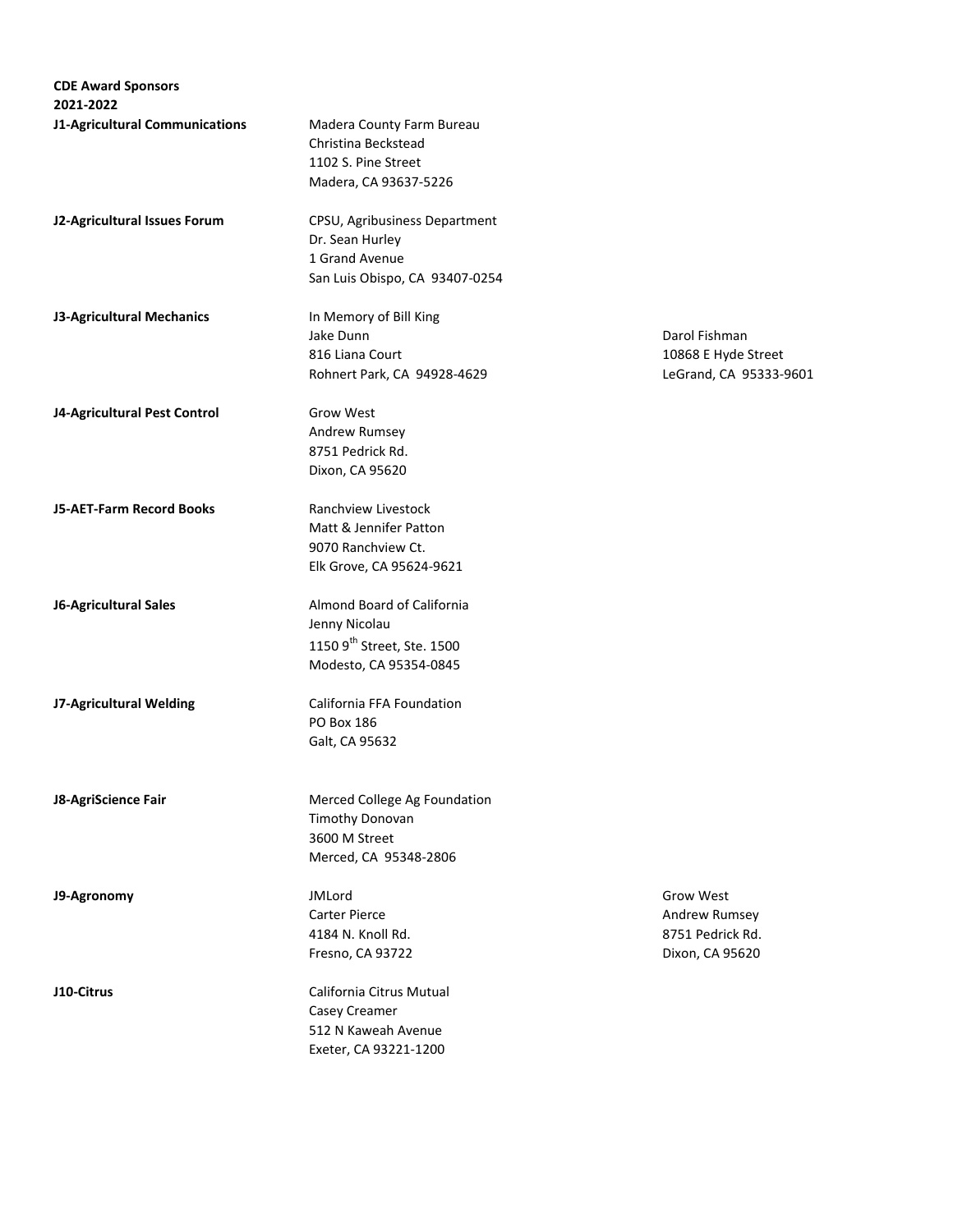| <b>J11-Computer Applications</b> | California FFA Foundation<br><b>PO Box 186</b><br>Galt, CA 95632                                                   |
|----------------------------------|--------------------------------------------------------------------------------------------------------------------|
| J12-Cooperative Marketing        | Agricultural Council of California<br><b>Emily Rooney</b><br>1121 L Street, Suite 304<br>Sacramento, CA 95814-3970 |
| J13-Cotton                       | California Cotton Alliance<br>Don Cameron<br>1521   Street<br>Sacramento, CA 95814-2016                            |
| J14-Dairy Cattle                 | fairlife<br>1001 W. Adams St.<br>Chicago, IL 60607                                                                 |
| J15-Farm Business Management     | George & Ella Gomes<br>7991 Cook Riolo Rd.<br>Antelope, CA 95843-3901                                              |
| J16-Farm Power/Farm Machinery    | East Bay Tire Co.<br>Sarah Tolai<br>2200 Huntington Drive, Unit C<br>Fairfield, CA 94533                           |
| J17-Floriculture                 | Hugh Mooney<br>PO Box 2235<br>Elk Grove, CA 95759-2235                                                             |
| J18-Food Science & Technology    | Stewart & Jasper Orchards<br>Harley Brinkman<br>3500 Shiells Road<br>Newman, CA 95360-9798                         |
| J19-Forestry                     | The Forest Foundation<br>Jann Taber<br>1215 K Street, Suite 1835<br>Sacramento, CA 95814-3945                      |
| J20-Fruit Tree Judging           | California FFA Foundation<br>PO Box 186<br>Galt, CA 95632                                                          |
| <b>J21-Fruit Tree Pruning</b>    | Smittcamp Ag Enterprises<br>Tara Sondergaard<br>680 W. Shaw Ave., Ste. 200<br>Fresno, CA 93704                     |
| J22-Grapevine Judging            | Almond Board of California<br>Jenny Nicolau<br>1150 9 <sup>th</sup> Street, Ste. 1500<br>Modesto, CA 95354-0845    |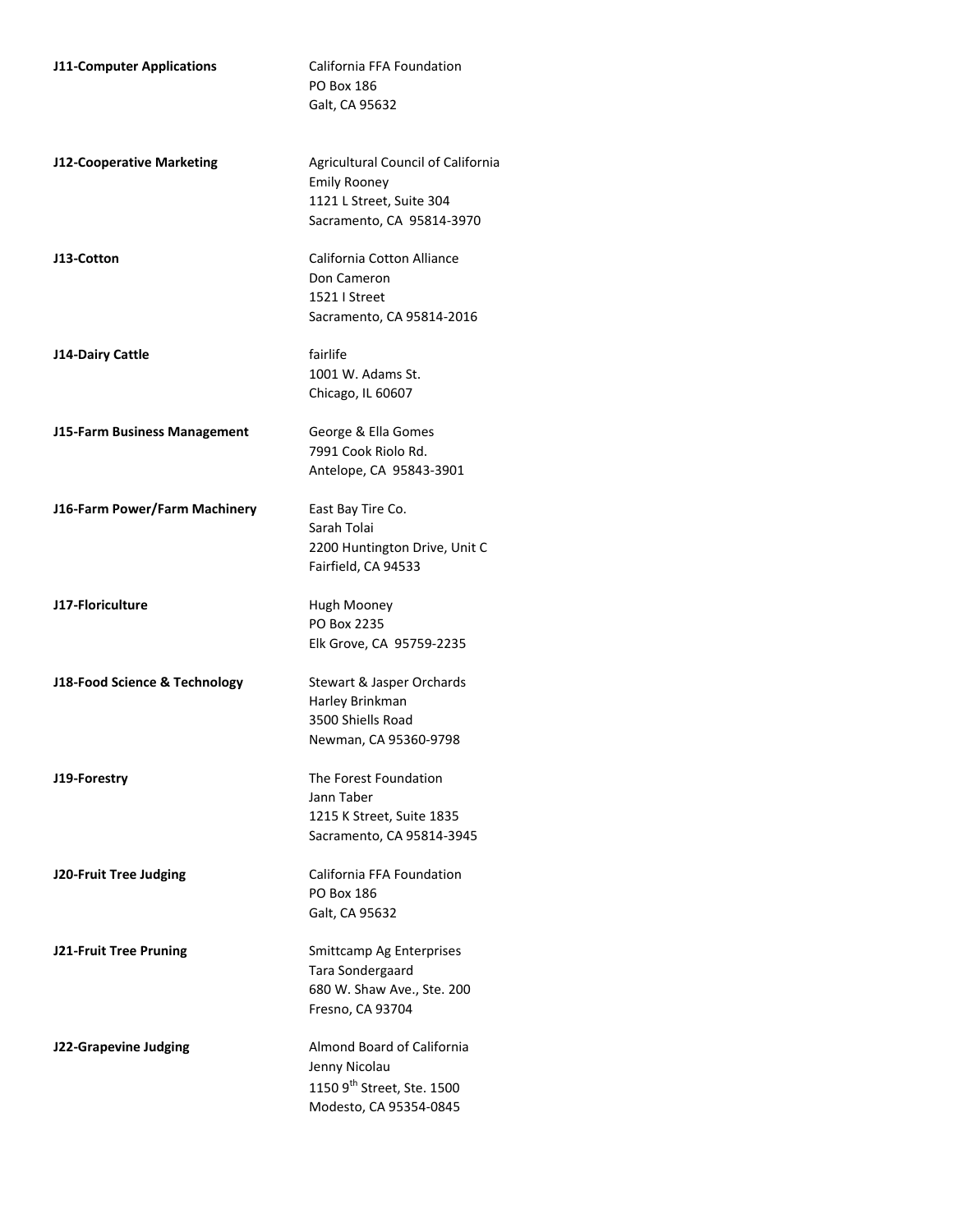| <b>J23-Grapevine Pruning</b>   | Sun-Maid Growers of California                         |
|--------------------------------|--------------------------------------------------------|
|                                | <b>Brent DeBorde</b>                                   |
|                                | 13525 S. Bethel Avenue                                 |
|                                | Kingsburg, CA 93631-9212                               |
| J24-Light Horse                | <b>Riverside Section CATA</b>                          |
|                                | Robin Grundmeyer                                       |
|                                | 2065 Temescal Ave                                      |
|                                | Norco, CA 92860-2726                                   |
| J25-Livestock                  | Bakersfield HS - In Memory of Robert Bowman            |
|                                | Jennifer Wilke                                         |
|                                | 1241 G Street                                          |
|                                | Bakersfield, CA 93301-5127                             |
| J26-Marketing Plan             | Lloyd & Sheila McCabe                                  |
|                                | 7933 Jahn Road                                         |
|                                | Dixon, CA 95620-4310                                   |
| J27-Meats                      | Harris Ranch Beef Company                              |
|                                | <b>Brad Caudill</b>                                    |
|                                | P.O. Box 220                                           |
|                                | Selma, CA 93662-0220                                   |
| J28-Milk Quality & Dairy Foods | Dr. Sam Rodriguez - In Memory of Sam R. Rodriguez, Jr. |
|                                | Dr. Sam Rodriguez                                      |
|                                | 1907 W. Humboldt Drive                                 |
|                                | Hanford, CA 93230-7445                                 |
| <b>J29-Natural Resources</b>   | US Water Well<br>Matt Angell                           |
|                                | 24220 Avenue 13 3/4                                    |
|                                | Madera, CA 93637                                       |
|                                |                                                        |
| J30-Nursery/Landscape          | Merced College Horticulture                            |
|                                | Andrew Codd                                            |
|                                | 3600 M Street                                          |
|                                | Merced, CA 95348-2806                                  |
| J31-Poultry                    | California FFA Foundation                              |
|                                | PO Box 186                                             |
|                                | Galt, CA 95632                                         |
| <b>J32-Small Engines</b>       | Kubota Tractor Corporation                             |
|                                | Jerry Towne                                            |
|                                | 1175 S Guild Avenue                                    |
|                                | Lodi, CA 95240-3154                                    |
| J33-Soil & Land Evaluation     | G & E teVelde Orchards LLC                             |
|                                | George A. teVelde                                      |
|                                | 27815 Dodds Road                                       |
|                                | Escalon, CA 95320-9515                                 |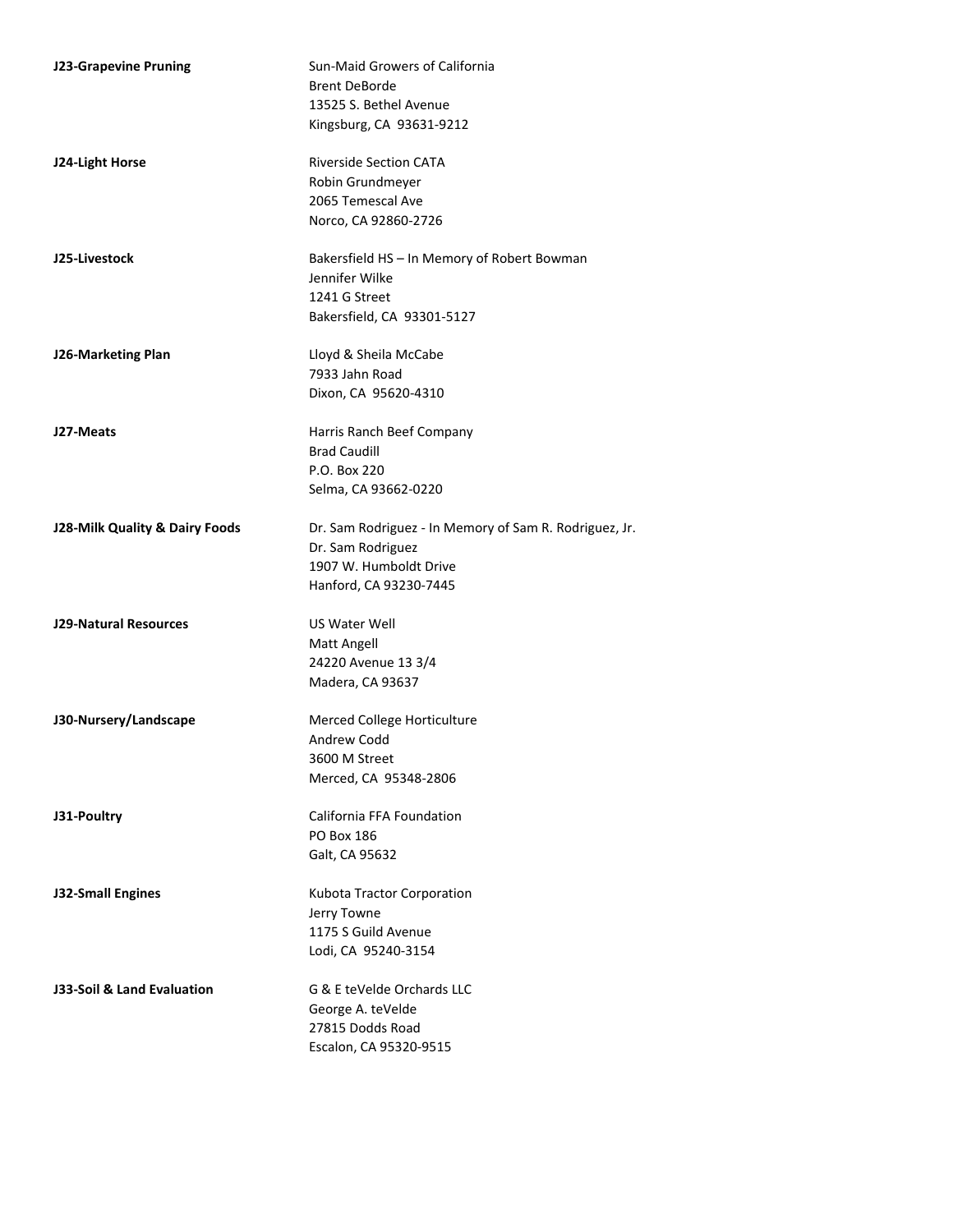| J34-Vegetable Crops                 | Almond Board of California<br>Jenny Nicolau<br>1150 9 <sup>th</sup> Street, Ste. 1500<br>Modesto, CA 95354-0845 |
|-------------------------------------|-----------------------------------------------------------------------------------------------------------------|
| J35-Veterinary Science              | Jim & Kim Williams<br>825 Crestview Court<br>San Marcos, CA 92078-1376                                          |
| <b>Leadership Award Sponsors</b>    |                                                                                                                 |
| <b>L1-Best Informed Greenhand</b>   | California Farm Bureau Federation<br>Jim Houston<br>2600 River Plaza Drive<br>Sacramento, CA 95833-3377         |
| <b>L2-Creed Recitation</b>          | Hilmar Cheese Company, Inc.<br>Denise Skidmore<br>8901 N. Lander Ave.<br>Hilmar, CA 95324-8355                  |
| L3-Extemporaneous Public Speaking   | <b>Farm Credit</b><br>Linda Sadler<br>3755 Atherton Road<br>Rocklin, CA 95765-3701                              |
| L4-Impromptu Public Speaking        | <b>Farm Credit</b><br>Linda Sadler<br>3755 Atherton Road<br>Rocklin, CA 95765-3701                              |
| <b>L5-Job Interview</b>             | California Cotton Alliance<br>Don Cameron<br>1521   Street<br>Sacramento, CA 95814-2016                         |
| L6-Parliamentary Procedure-Advanced | Silkwood Family Foundation<br>Kristann Silkwood-Mattes<br>P.O. Box 22<br>O'Neals, CA 93645-0022                 |
| L7-Parliamentary Procedure - Novice | Vino Farms, Inc.<br>Craig Ledbetter<br>1377 E. Lodi Avenue<br>Lodi, CA 95240-0840                               |
| <b>L8-Prepared Public Speaking</b>  | Western Plant Health Association<br>Renee Pinel<br>4460 Duckhorn Drive Suite A<br>Sacramento, CA 95834-2593     |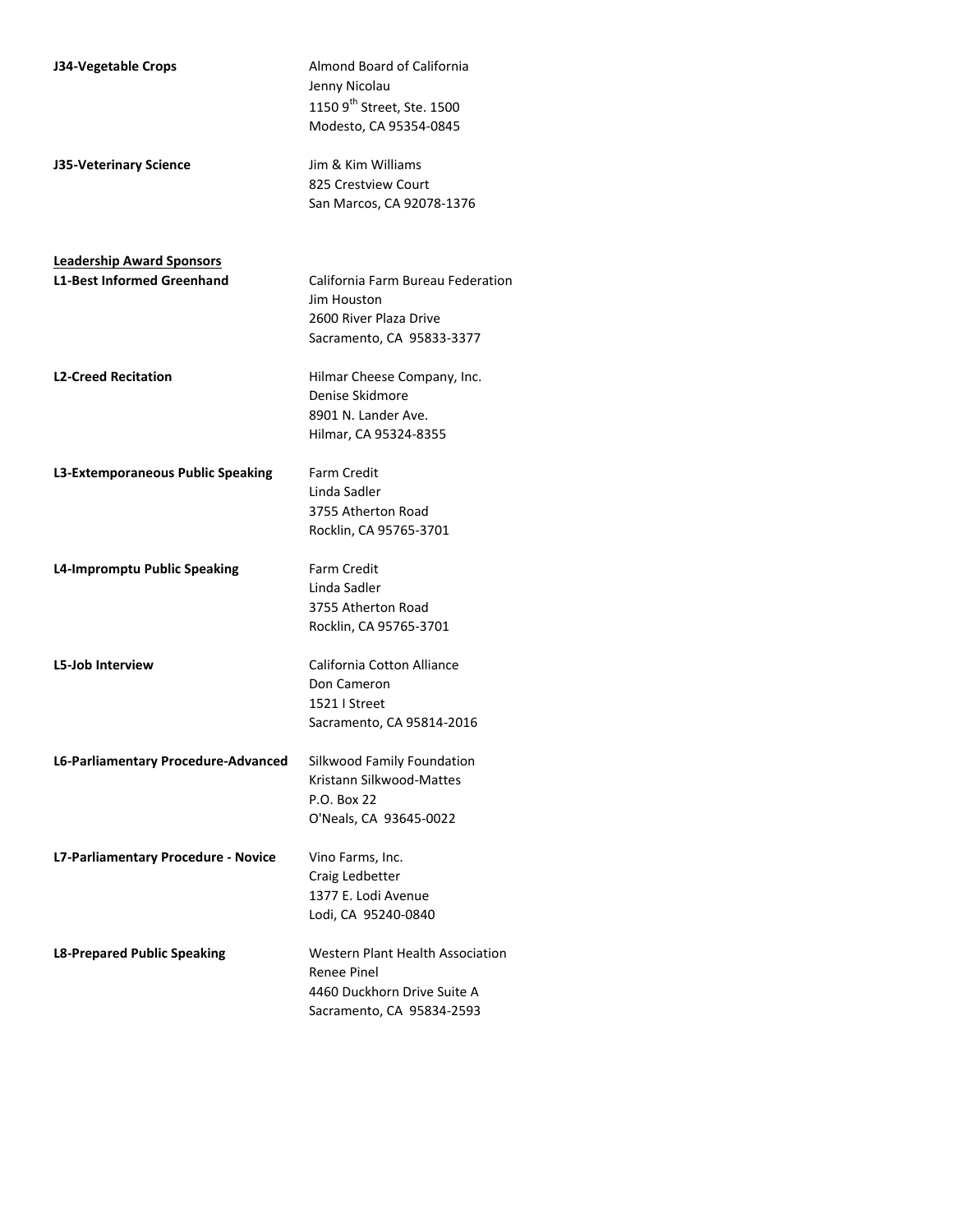| <b>Proficiency Award Sponsors</b>       |                                             |
|-----------------------------------------|---------------------------------------------|
| <b>P1-Agricultural Communications</b>   | Malcolm Media                               |
|                                         | Mathew Malcolm                              |
|                                         | PO Box 626                                  |
|                                         | <b>Clovis, CA 93613</b>                     |
|                                         |                                             |
| <b>P2-Agricultural Education</b>        | iCEV Multimedia, LTD                        |
|                                         | <b>Dusty Moore</b>                          |
|                                         | 1020 SE Loop 289                            |
|                                         | Lubbock, TX 79404-6007                      |
|                                         |                                             |
| P3-Agricultural Mechanics Design        | Ponderosa Telephone Company                 |
| & Fabrication                           | Kristann Silkwood-Mattes                    |
|                                         | P.O. Box 21                                 |
|                                         | O'Neals, CA 93645-0021                      |
| P4-Agricultural Mechanics Repair        | Far West Equipment Dealers' Assn            |
| & Maintenance (E)                       | Joani Woelfel                               |
|                                         | 2020 Research Park Dr., Ste 160             |
|                                         | Davis, CA 95618-6149                        |
| <b>P5-Agricultural Mechanics Repair</b> | Almond Board of California                  |
| & Maintenance (P)                       | Jenny Nicolau                               |
|                                         | 1150 9th Street, Ste 1500                   |
|                                         | Modesto, CA 95345-0845                      |
|                                         |                                             |
| <b>P6-Agricultural Processing</b>       | <b>Blue Diamond Growers</b>                 |
|                                         | Mel Machado                                 |
|                                         | 4800 Sisk Road                              |
|                                         | Modesto, CA 95356-8730                      |
| P7-Agricultural Sales (E)               | Ray & Diana Rezendes - State Farm Insurance |
|                                         | Ray Rezendes                                |
|                                         | 1625 Howard Rd. #221                        |
|                                         | Madera, CA 93637                            |
|                                         |                                             |
| P8-Agricultural Sales (P)               | In Memory of Karl Bakken & Sandy Harris     |
|                                         | Gina Boster                                 |
|                                         | 19492 Arcadia Street                        |
|                                         | Corona, CA 92881-4339                       |
| <b>P9-Agricultural Services</b>         | Almond Board of California                  |
|                                         | Jenny Nicolau                               |
|                                         | 1150 9th Street, Ste 1500                   |
|                                         | Modesto, CA 95354-0845                      |
|                                         |                                             |
| P10-Agriscience Integrated Research     | <b>UPL North America</b>                    |
| <b>Systems</b>                          | Alan Kennedy                                |
|                                         | 5223 West Monte Vista Avenue                |
|                                         | Visalia, CA 93277                           |
| P11-Agriscience Research - Animal       | Corteva Agriscience                         |
| <b>Systems</b>                          | Chris Britton                               |
|                                         | 35094 Manon Ave.                            |
|                                         |                                             |

Madera, CA 93636-8336

Pacific Nut Producer Magazine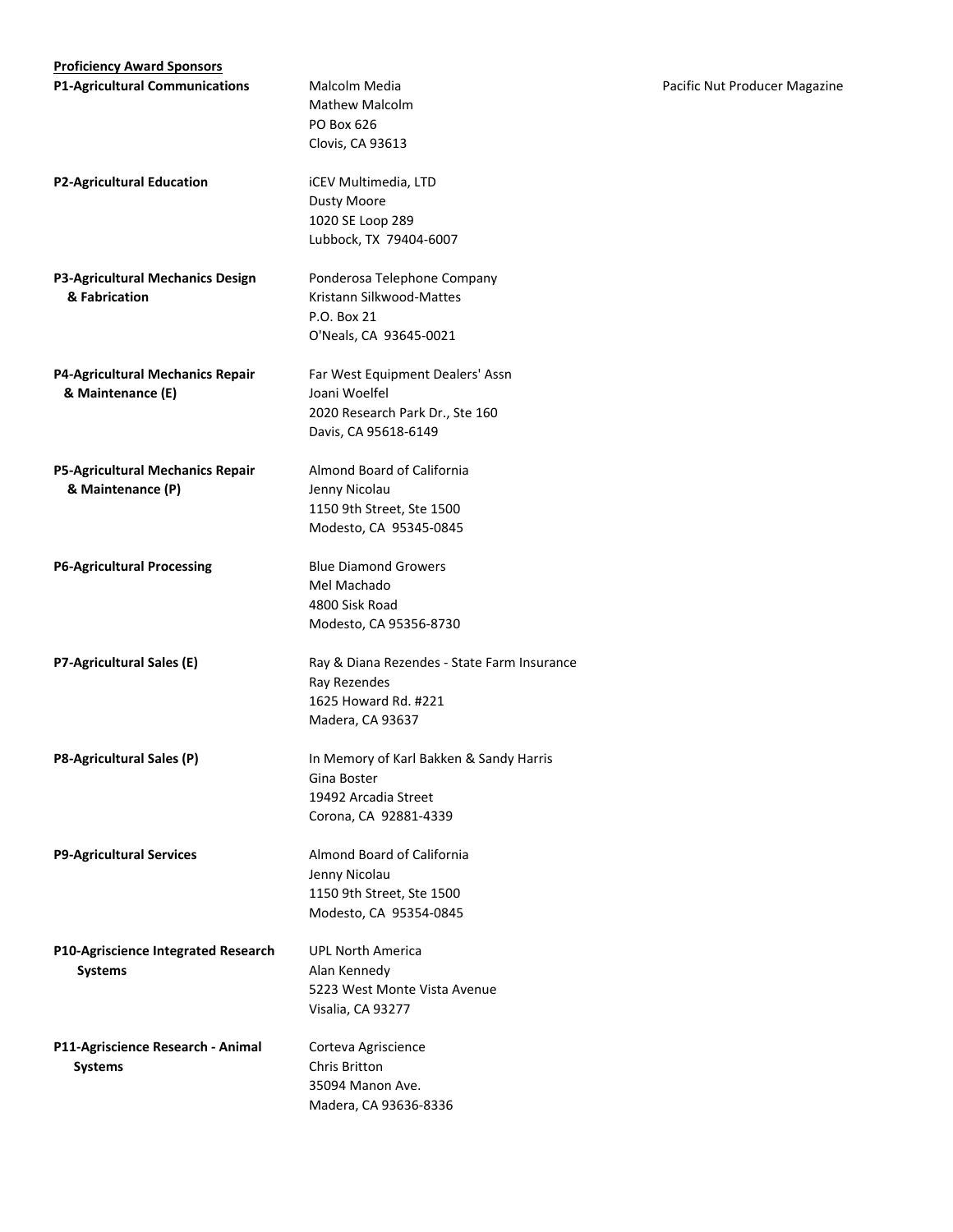| P12-Agriscience Research - Plant<br><b>Systems</b>       | <b>Tasteful Selections, LLC</b><br>Lindsey Mebane<br>13003 Di Giorgio Rd<br>Arvin, CA 93203-9529                  |
|----------------------------------------------------------|-------------------------------------------------------------------------------------------------------------------|
| P13-Beef Production (E)                                  | Central Valley Meat Company<br><b>Stacey Coelho</b><br>10431 8 3/4 Avenue<br>Hanford, CA 93230                    |
| P14-Beef Production (P)                                  | Live Wire Products, LLC.<br>Amanda Courtney & Tim Kinyon<br>10187 Commercial Avenue<br>Penn Valley, CA 95946-9488 |
| <b>P15-Dairy Production (E)</b>                          | Associated Feed & Supply<br><b>Chris Benevedes</b><br>PO Box 2367<br>Turlock, CA 95381-2367                       |
| P16-Dairy Production (P)                                 | Connor Agriscience<br>Connie & Ron Kuber<br>13428 E Herndon Avenue<br>Clovis, CA 93619-9495                       |
| <b>P17-Diversified Agricultural</b><br><b>Production</b> | <b>California Farmland Trust</b><br>Katie Otto<br>PO Box 1960<br>Elk Grove, CA 95759                              |
| P18-Diversified Crop Production (E)                      | Almond Board of California<br>Jenny Nicolau<br>1150 9th Street, Ste 1500<br>Modesto, CA 95354-0845                |
| P19-Diversified Crop Production (P)                      | CSU, Chico College of Agriculture<br>Sarah DeForest<br>500 West 1st Street #310<br>Chico, CA 95929-0310           |
| <b>P20-Diversified Horticulture</b>                      | TS&L Seeds<br>Kim Timothy<br><b>PO Box 359</b><br>Woodland, CA 95776                                              |
| <b>P21-Diversified Livestock Production</b>              | Associated Feed & Supply<br><b>Chris Benevedes</b><br>PO Box 2367<br>Turlock, CA 95381-2367                       |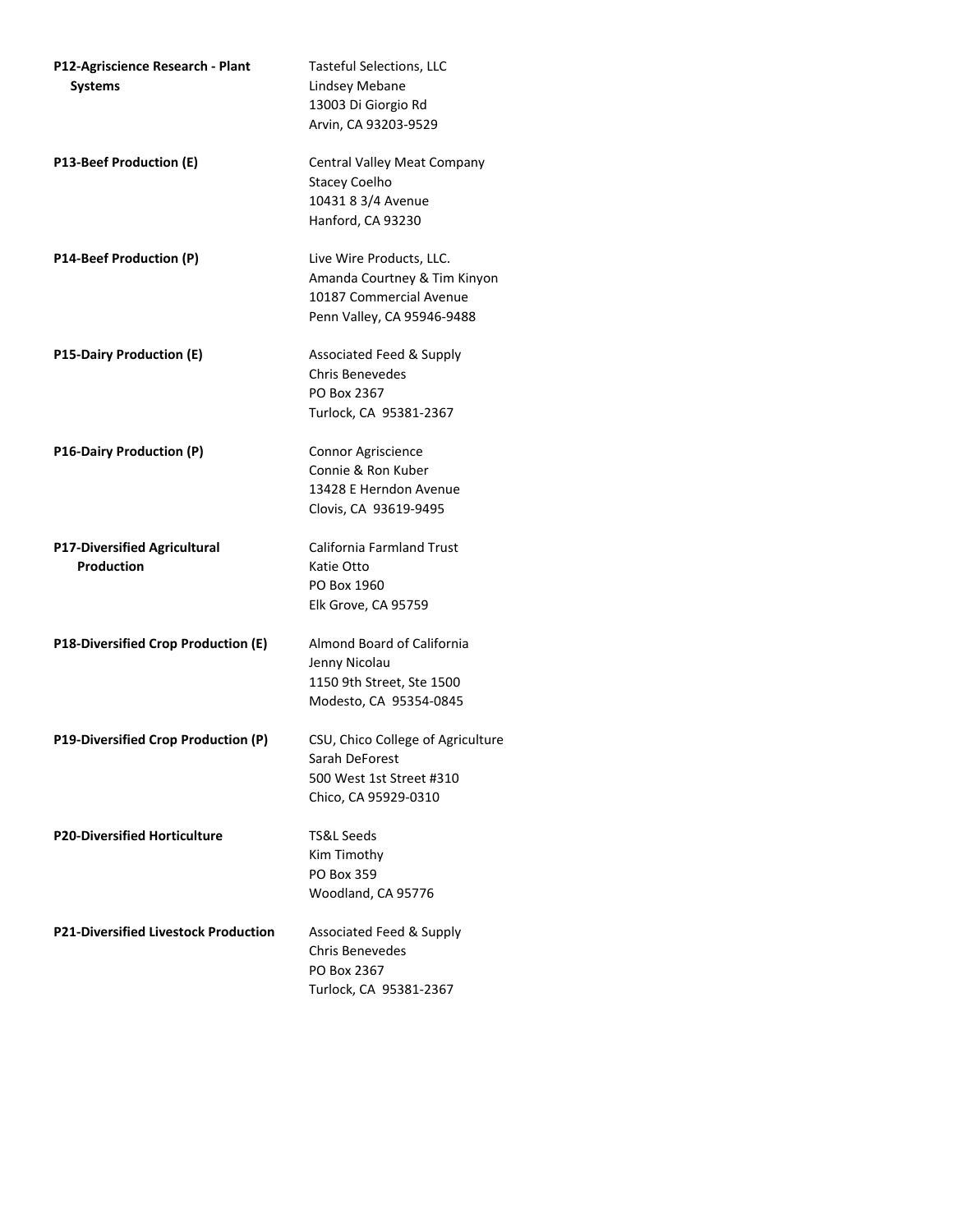| P22-Environmental Science & Natural | California Farm Bureau                                 |
|-------------------------------------|--------------------------------------------------------|
| <b>Resources</b>                    | Jim Houston                                            |
|                                     | 2600 River Plaza Drive                                 |
|                                     | Sacramento, CA 95833-3377                              |
| P23-Equine Science (E)              | Carter and Katie Luxon                                 |
|                                     | K-C Arena                                              |
|                                     | 4520 Robin Ave.                                        |
|                                     | Livingston, CA 95334                                   |
| P24-Equine Science (P)              | Elk Grove Milling, Inc.                                |
|                                     | <b>Bob Lent</b>                                        |
|                                     | 8320 Eschinger Rd.                                     |
|                                     | Elk Grove, CA 95757-9739                               |
| P25-Fiber/Oil Crop Production       | California Cotton Alliance                             |
|                                     | Don Cameron                                            |
|                                     | 1521   Street                                          |
|                                     | Sacramento, CA 95814-2016                              |
| <b>P26-Forage Production</b>        | Pioneer USA                                            |
|                                     | Chris Britton                                          |
|                                     | 35094 Manon Ave.                                       |
|                                     | Madera, CA 93636                                       |
|                                     |                                                        |
| P-27-Forest Management & Products   | Vivayic                                                |
|                                     | <b>Emily Kueker</b>                                    |
|                                     | 600 Blue Sage Blvd.                                    |
|                                     | Lincoln, NE 68521-6637                                 |
| <b>P-28-Fruit Production</b>        | Martinez Ranches, Inc.                                 |
|                                     | Joe Martinez                                           |
|                                     | 8777 Halley Rd.                                        |
|                                     | Winters, CA 95694-9643                                 |
| <b>P29-Goat Production</b>          | <b>HJ Showstock</b>                                    |
|                                     | Kyle & Stephanie Jefferson                             |
|                                     | 16972 Seidrer Ave.                                     |
|                                     | Escalon, CA 95320                                      |
| <b>P30-Grain Production</b>         | Wilbur-Ellis Company                                   |
|                                     | Eric Jenks                                             |
|                                     | <b>PO Box 511</b>                                      |
|                                     | Yuba City, CA 95991-0511                               |
| P31-Landscape Management            | Southern Region CATA                                   |
|                                     | Jackie Jones                                           |
|                                     | 3801 W Temple Ave, Bldg 2-213<br>Pomona, CA 91768-2557 |

**J** & J Livestock Justin Burns 9691 Orr Rd. Galt, CA 95632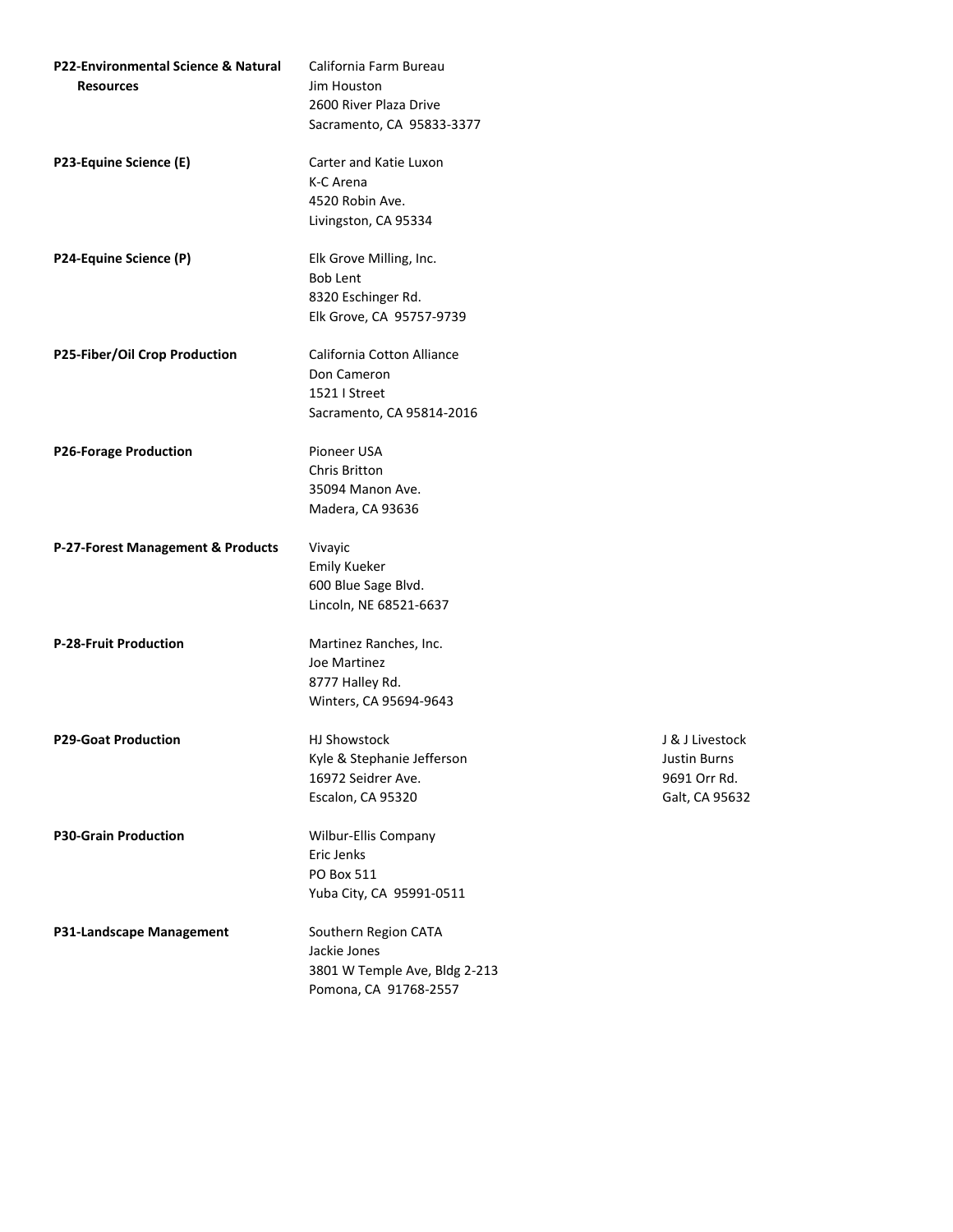| <b>P32-Nursery Operations</b>          | Almond Board of California<br>Jenny Nicolau<br>1150 9th Street, Ste 1500<br>Modesto, CA 95354-0845 |
|----------------------------------------|----------------------------------------------------------------------------------------------------|
| <b>P33-Outdoor Recreation</b>          | Almond Board of California<br>Jenny Nicolau<br>1150 9th Street, Ste 1500<br>Modesto, CA 95354-0845 |
| <b>P35-Poultry Production</b>          | <b>Foster Farms</b><br>Maggie Saragoza<br>P.O. Box 457<br>Livingston, CA 95334-0457                |
| <b>P36-Service Learning</b>            | Almond Board of California<br>Jenny Nicolau<br>1150 9th Street, Ste 1500<br>Modesto, CA 95354-0845 |
| <b>P37-Sheep Production</b>            | Aschwanden Family Club Lambs<br>Jim & Cathy Aschwanden<br>P.O. Box 356<br>Herald, CA 95638-0356    |
| P38-Small Animal Production & Care     | CalAgJobs<br><b>Shannon Douglass</b><br>PO Box 4628<br>Orland, CA 95963-4628                       |
| <b>P39-Specialty Animal Production</b> | Steve & Victoria Gomes<br>1012 Carolina Drive<br>Merced, CA 95340-2506                             |
| <b>P40-Specialty Crop Production</b>   | The Robert J. Lindeleaf Family<br>Toni Lindeleaf<br>501 Rio View Circle<br>Fresno, CA 93711-       |
| <b>P41-Swine Production (E)</b>        | California Pork Producers Assn<br>Jill Damskey<br>1521   Street<br>Sacramento, CA 95814            |